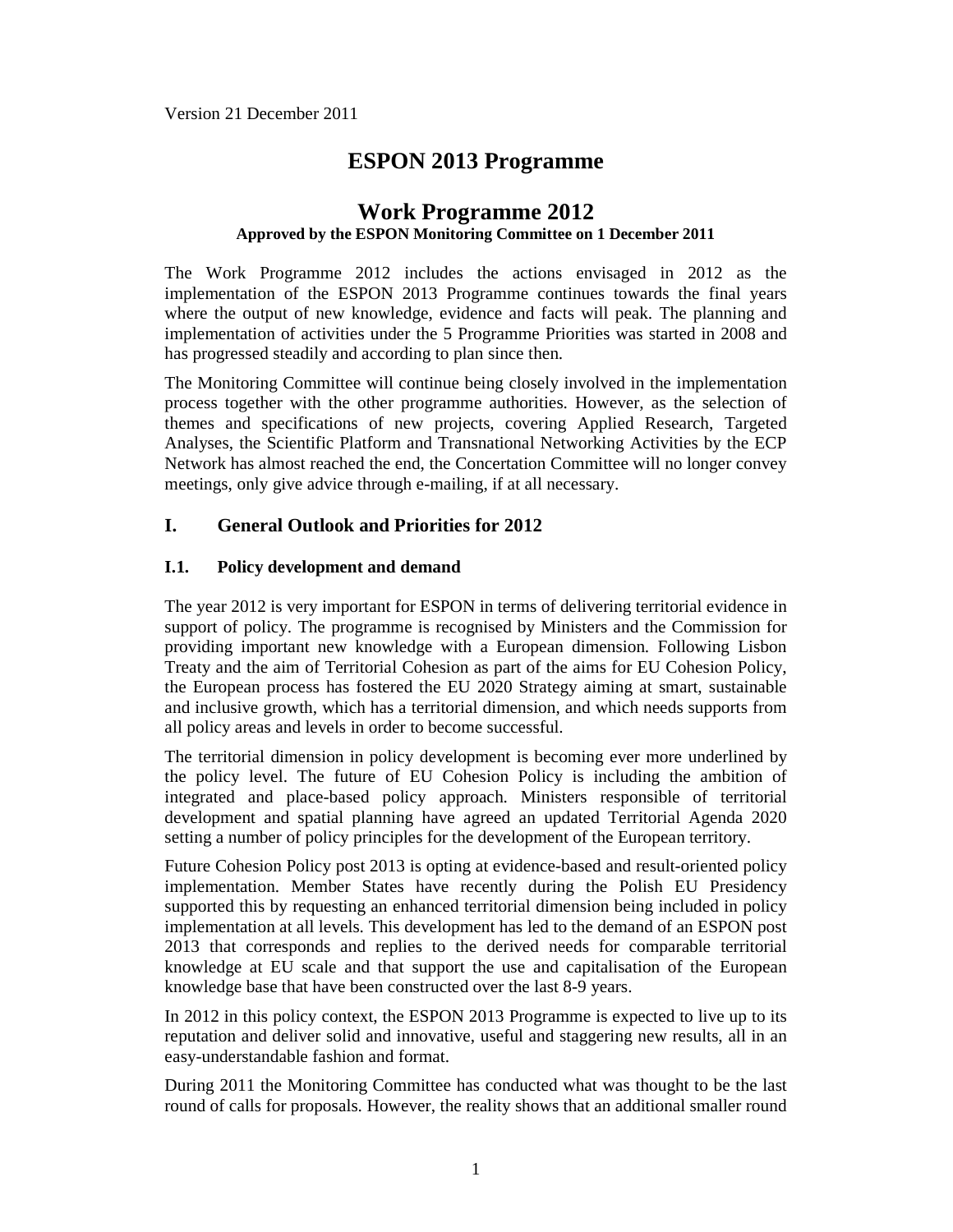of calls is necessary in spring 2012. The process encountered in 2011 will, following the eligibility checks and content evaluation undertaken late 2011, lead to decision by the Monitoring Committee selecting the final 4 Applied research projects, 4 out of 5 Targeted Analyses, 5 out of 6 projects on Tools and the Scientific Platform as well as 1 or 2 projects in support of the transnational effort of capitalising upon ESPON output.

Once these projects have started in early 2012 and the final round of calls are in good progress, the ESPON CU will concentrate as many resources as possible on ensuring useable, high class scientific and politically interesting results. Simultaneously, the substantially increased recognition by policymakers and stakeholders in adding a European perspective to territorial development will encourage stronger efforts towards communication, capitalisation and support of policy demands for using ESPON evidence as knowledge base.

Elaborating proposals for ESPON post 2013 is another important issue for 2012. Ministers have in 2011 stated the key principles, role and expectations for a continuation and strengthening of the ESPON exercise: (1) The capacity of ESPON should be strengthened in supporting the Commission and Member States in reinforcing the territorial dimension in EU policies, (2) a wide-spread use of territorial evidencebased responses and short-term analytical deliveries and comparable data on regions and cities shall be ensured, and (3) the institutional setting shall be reinforced for ESPON to be able to deliver.

In the process during 2012 in particular, progress during the Danish EU Presidency on the regulatory framework for Structural Funds operations after 2013 will form the legal base for working on proposals for an operational programme and other statuary documents for ESPON post 2013. However, decisive decisions related to the budget of the EU and to Structural Funds after 2013 needs to be in place before the final details of the ESPON post 2013 programme can be fine-tuned and a proposal on an upgraded continuation of ESPON can be submitted to the Commission for approval.

# **I.2. Implementation status**

The implementation of the ESPON 2013 Programme is now well advanced. In total 44 projects are final, ongoing or under contracting within the programme priorities. By 31 December 2011 the status for contracted and remaining projects under the ESPON 2013 Programme can be seen from the following table:

| Major projects                  | P٦ | P٩        | P4      | Total |
|---------------------------------|----|-----------|---------|-------|
| Final, ongoing<br><sub>or</sub> |    |           |         | 44    |
| under contracting               |    |           |         |       |
| Remaining foreseen              |    | 7-8       | $-2$    | 19-21 |
| Total                           |    | $10 - 11$ | $6 - 7$ | 63-65 |

**Project status by end 2011** (exclusive 7 MA led projects under P3 and 9 under P4)

The ESPON 2013 Programme has in 2011 approved 6 expression of interest for targeted analyses and 7 new projects amongst which 4 applied research projects, 2 targeted analyses projects and 1 scientific platform project.

Moreover, a large number of projects have been launched in calls for proposals in August 2011, including 4 applied research, 5 targeted analyses, 6 scientific platform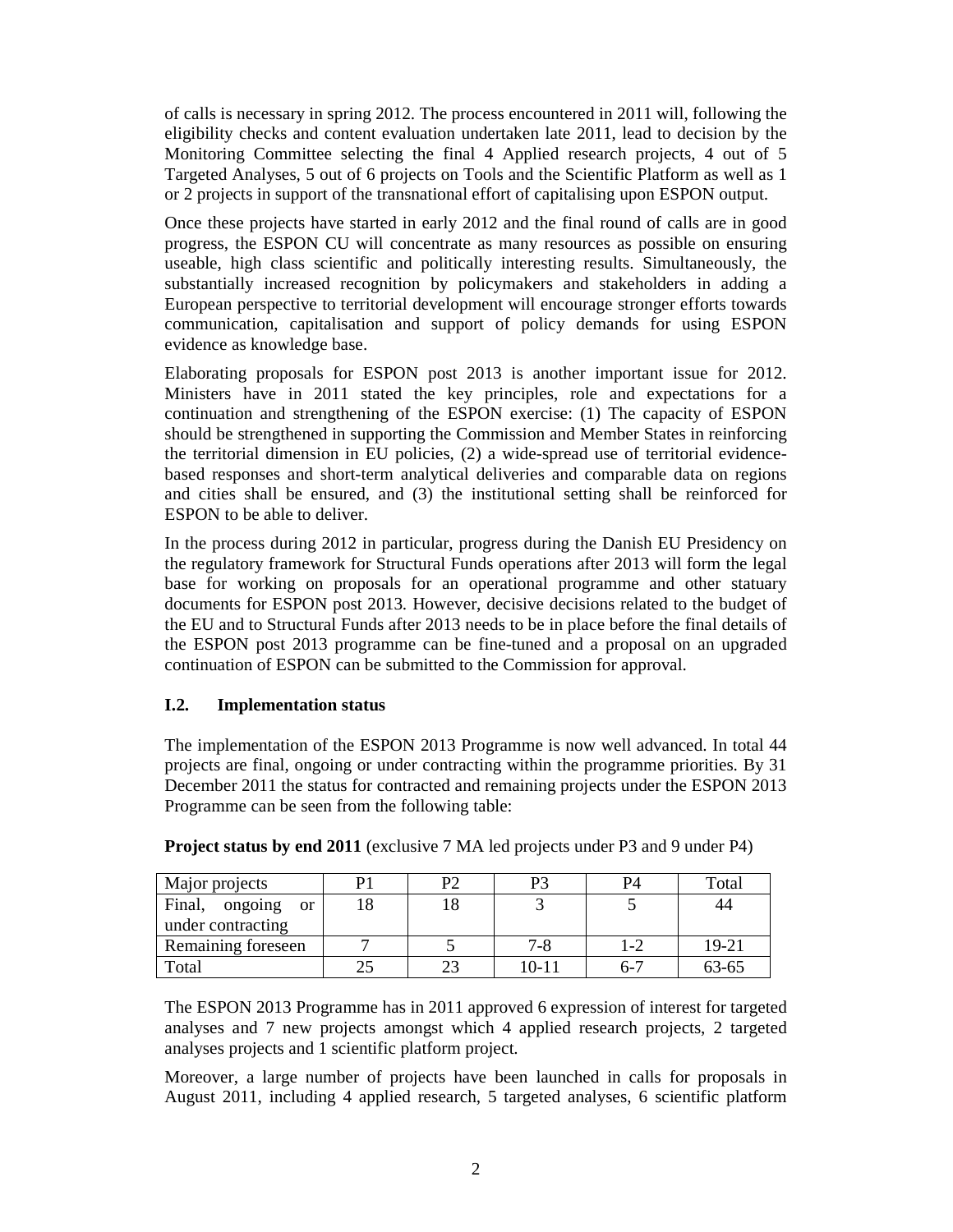projects as well as a possibility for 1-2 additional transnational networking activity projects. In total 48 proposals were received, which are currently being evaluated, and which will be tabled for MC decision on 8 February 2012.

In addition, a number of additional ESPON activities are carried through as services under MA-led projects, both within Priority 3 and Priority 4. These are all implemented as services following calls for tender. Altogether 16 MA-led projects are final or ongoing including a total of more than 74 actions, of which 20 services are delivered and the remaining 54 are ongoing, in a tendering process or for implementation after 2012.

These numbers show that the ESPON 2013 Programme in its lifetime will implement around 120-130 actions, of which more than half will be smaller or larger service contracts under MA led projects.

The last round of calls for proposals in 2011 was supposed to ensure that all feasible actions under Priority 1 and almost all actions under Priority 2 will be decided by February 2012. It was hoped that no further calls for proposals would be necessary in 2012. However, due to a few projects not receiving any proposals additional calls for proposals will be implemented in spring 2012 with a MC decision previewed for 19 September 2012.

This call will include the following projects under Priority 2 and 3:

Priority 2: North Sea Star (re-launch) Priority 3: European Territorial Monitoring (re-launch)

Additional projects might be added following MC decision on 8 February 2012.

During 2012, and in the years 2013 and 2014, the volume of results will increase exponentially. This will require a substantial and targeted effort on the processing, capitalisation and communication of the results to policymakers in an easy and targeted way.

In making this happen, the resources of the CU will gradually be reallocated to be able to cope with this substantial task. In this context external editorial support will need to be supplied. Supporting this, transnational activity networking projects under Priority 4 of the ESPON 2013 Programme will as well be contributing and gaining importance during 2012 and onwards.

Connected to the maturity of the programme implementation, the administrative and financial management also becomes a more demanding task. The closure of finalised projects is a significant task in 2012, both in terms of closing the content part and in terms of checking progress reports as basis for payments.

Ensuring the sufficient spending necessary in order to avoid de-commitment of ERDF funds in 2012 is a crucial, serious and very tough task. The progress made in 2011 on the spending side was basically encouraging, however by end 2013 an additional spending of approximately 11 mio. Euro is the necessary in order to avoid decommitment of funds.

The audits carried through in 2011 were once again successful in having none or very limited findings. In 2012, the number projects to be audited will increase due to the higher number of ongoing projects, and the same level of support and quality assurance shall be applied in line with good administrative practice.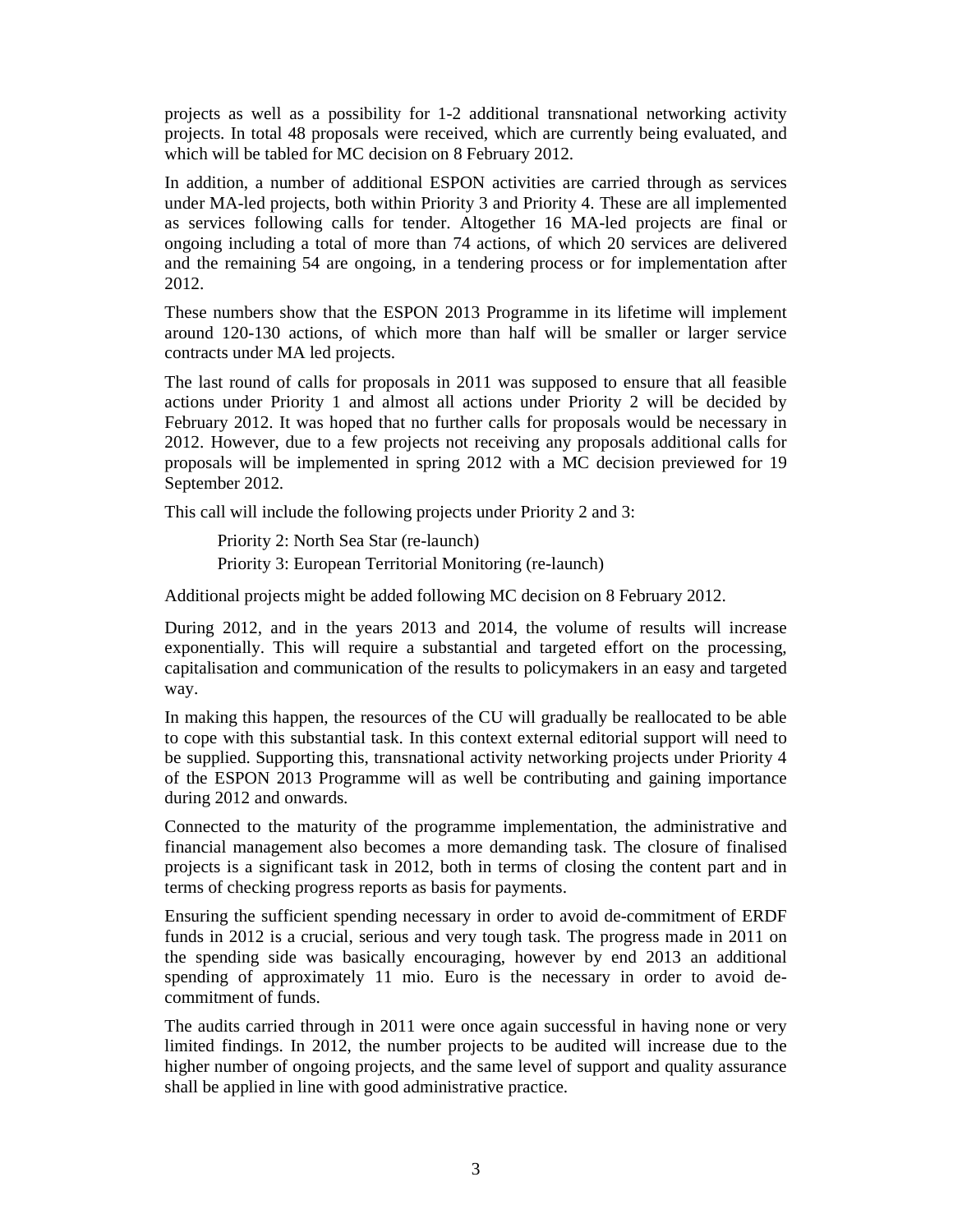#### **I.3. Strategic Avenues for 2012**

As underlined, in 2012, the emphasis in the programme implementation will become increasingly devoted to capitalisation and communication of results. Relatively, the weight of different programme priorities will gradually shift towards Priority 4 on Capitalisation, which will subsequently be reflected in the work priorities of the CU as well.

In parallel, substantial efforts are needed to manage and guide the many ongoing projects towards the best possible results. Moreover, the management of the programme will receive continued attention in order to achieve an impeccable level. In particular, the challenge of avoiding de-commitment of ERDF funds is massive in 2012-2013 and will need committed attention of all actors and programme authorities involved.

The following 4 strategic avenues will guide the implementation of the ESPON 2013 Programme during 2012:

- (1) **Strengthening capitalisation and communication based on the rising number of final results in support of wide-spread use of ESPON territorial evidence,** including targeted activities and publishing publications according to the decided Publication Plan 2011-2014.
- (2) **Implementing with serenity the Roadmap for avoiding de-commitment within the ESPON 2013 Programme** and continue a sound programme management with finding-free audits and quality checks.
- (3) **Launching the remaining projects within the Targeted Analyses and Scientific Platform and Tools,** absorbing the remaining funds available, and supporting projects with high quality final results, ensuring easy communicating executive summaries.
- (4) **Preparing further the future ESPON post 2013 in a transparent process**  that can lead to a proposal in time for the decision making process related to EU Cohesion Policy 2014-2020.

More detailed information on the concrete programme implementation in 2012 is included in the following chapters of the Work Plan 2012.

The envisaged overall timing of activities in 2012 is available as annex 1. The Budget for 2012 following decision by the MC on 1-2 December 2011 is included as annex 2.

# **II. Detailed actions within the main activities of 2012**

The ESPON 2013 Programme will in 2012 put emphasis on launching the remaining major Applied Research and Targeted Analysis projects. In parallel, many ongoing projects will deliver final or interim results. In order to guarantee the required high quality and policy relevance, important efforts will be made to support and steer project development and implementation.

For a comprehensive overview on ESPON project, their scope, envisaged results, budget, and partnership, please consult the ESPON Project Overview by November 2011 which is available on the ESPON website.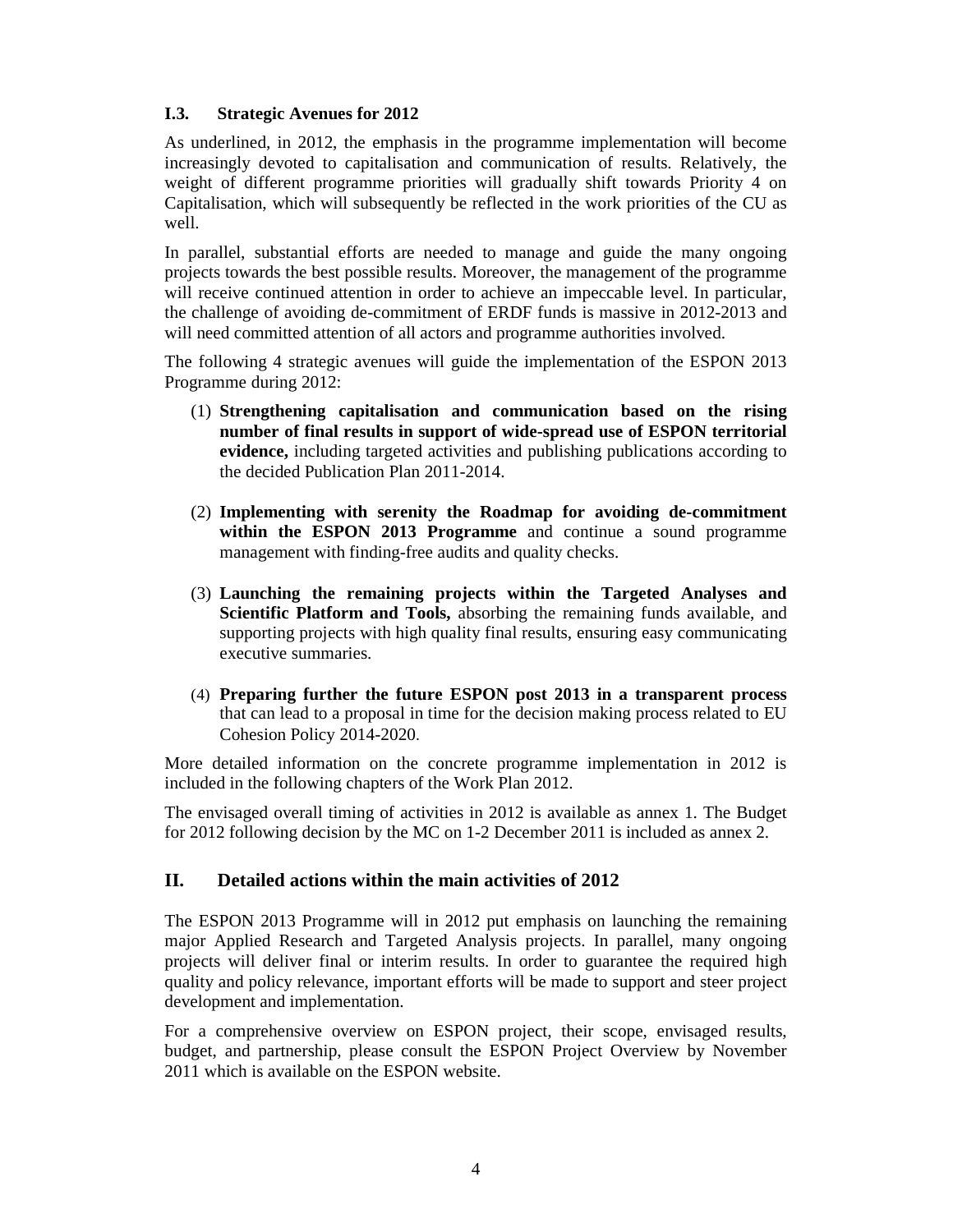Many additional projects on tools and data are foreseen linked to the Scientific Platform which will constitute a major new effort during 2012. In addition, the capitalisation through Transnational Networking Activities is envisaged to bring 1 or 2 additional actions, while the first reporting of results achieved will become available.

# **II.1 Applied Research projects (Priority 1)**

The implementation of Applied Research projects will in 2012 be at cruising speed. In 2012, the programme will manage in parallel 25 Applied Research projects taking together contracted projects and projects in preparation.

The project implementation of the 25 contracted projects looks as follows:

- 7 projects have submitted their final deliveries by 31 December 2011.
- 1 project will have delivered its Draft Final Report by 31 December 2011 and will during 2012 deliver its Final Report.
- 7 projects will during 2012 deliver their Draft Final and Final Report.
- 3 projects will deliver their Draft Final Report.
- 2 projects will deliver their Interim Report.
- 5 projects will deliver their Inception and Interim Report.

The Monitoring Committee will on 8 February 2012 decide the Transnational Project Group of researchers and experts for the following final 4 of the 25 applied research projects:

- European Neighbour Regions
- Small and medium sized towns in their functional territorial context
- Territorial dimension of poverty and social exclusion in Europe
- Economic Crisis: Resilience of regions.

The specific action under Priority 1, the Knowledge Support System (pool of experts for Sounding Boards) (Priority 1), is complete. Following the last call for expression of interest the Knowledge Support System currently includes 109 experts. No further calls will be implemented anymore during the current programme period.

# **II.2 Targeted Analyses (Priority 2)**

The implementation of Targeted Analysis projects will in 2012 further accelerate. In 2012, the programme will manage in parallel 23 Targeted Analysis projects taking together contracted projects and projects in preparation.

The project implementation of the 18 contracted projects looks as follows:

- 8 projects are expected to have submitted their final deliveries the latest on 31 December 2011 and will enter the phase of financial and administrative closure.
- 10 projects will deliver a Draft Final and Final Report and then also enter the phase of financial and administrative closure.
- 5 projects will deliver an Inception and Interim Report.

The Monitoring Committee will on 8 February 2012 decide the Transnational Project Group for the following 4 of the 23 Targeted Analyses projects:

- Growth Poles in South-East Europe (GROSEE)
- Key Indicators for Territorial Cohesion and spatial planning (KITCASP)
- Liveable Landscapes for Sustainable Territorial Development (LIVELAND)
- Landscape Policy for 3 Countries Park (LP3LP)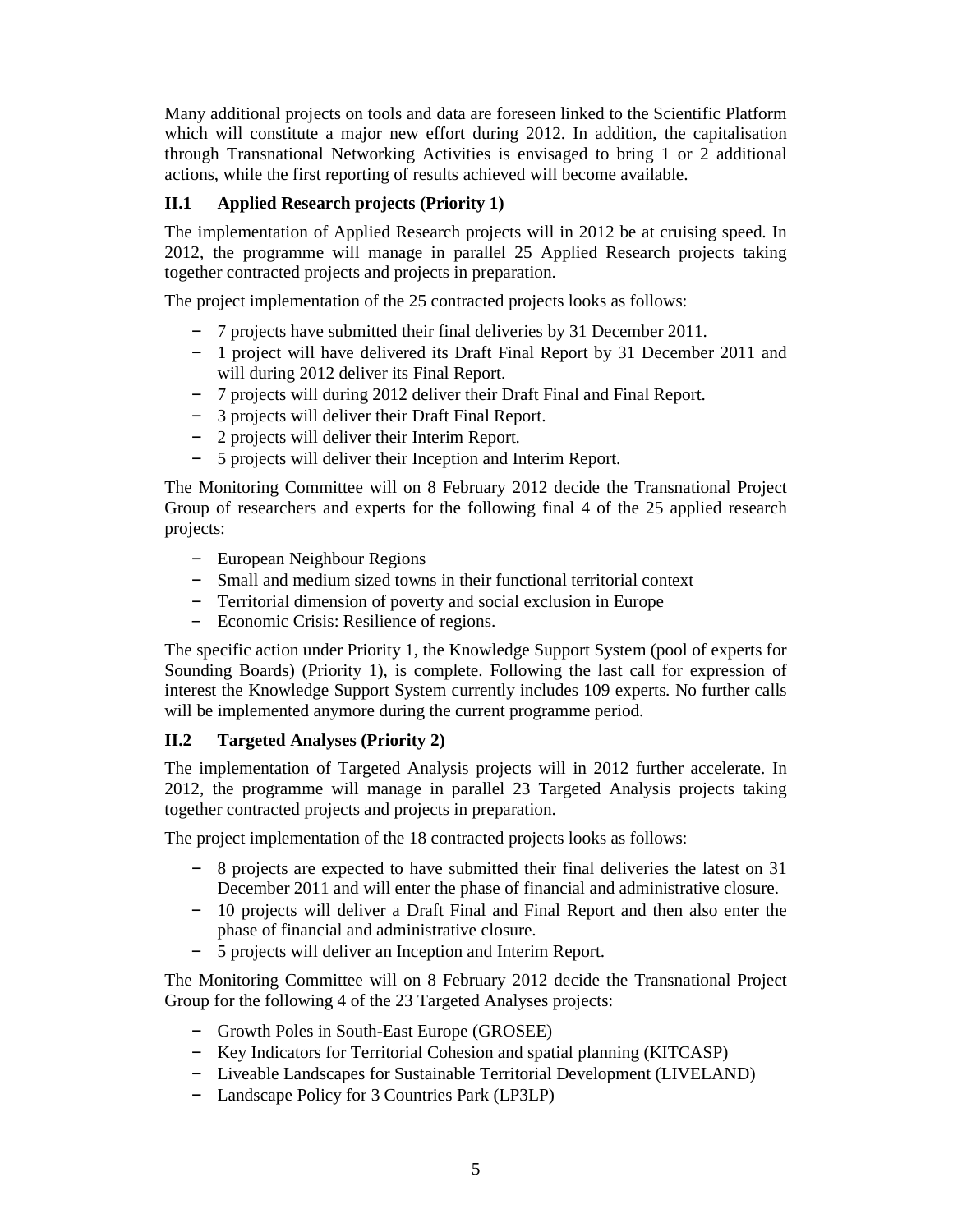For the last of the 23 targeted Analyses, the ESPON 2013 Programme foresees in 2012 one Call for Proposals related to finding a group of experts to carry through the Targeted Analysis, North Sea STAR.

There will be no more Calls for Expressions of Interest for Targeted Analysis during this programme period.

### **II.3 Scientific Tool developments and Analytical support (Priority 3)**

The ESPON 2013 Programme will in 2012 make important efforts to optimise the scientific platform and the ESPON tools for policymakers. The last projects and many of the remaining service contracts under the Priority 3 Scientific Platform project will be launched in 2012. Focus will be put in enhancing the usefulness of ESPON results and tools and its practical use for policymakers at all levels.

Cooperation on European territorial data will continue in 2012, integrating the ESPON Programme further into this European process. In particular the cooperation with EUROSTAT is crucial and a further cooperation will be developed on key topics of common interest: time series, functional areas, urban data, maritime statistics and LAU1/LAU2 data. This approach will ensure mutual benefits in the development of pan-European regionalised information and European maps.

#### *Projects on scientific platform and analytical support*

The following projects are running or envisaged in 2012 under Priority 3:

– ESPON 2013 Database (phase II)

The ESPON Database 2013 project – phase II (M4D Project) has delivered its Inception Report in 2011 and will deliver an Interim Report in June 2012. Considering the large number of improvements requested by the ESPON CU and the ESPON MC on the interface and functioning of the ESPON Database the year 2012 will be crucial for the development and consolidation of this ESPON tool by ensuring its practical use by policymakers.

– Territorial Indicators

The project on territorial indicators and indices (INTERCO) will deliver its Final Report on 29 February 2012. This project has had a number of events in which they involved the MC and other stakeholders in the development of a set of comparable and reliable indicators and indices that can be used to measure territorial cohesion. The results are expected to be used in the ESPON Database to improve its hierarchical structure.

More projects under Priority 3 are in the pipeline. The following projects have been in the Call for Proposals that closed in October 2011. The selected projects are envisaged to start in spring 2012:

- ESPON Atlas on European Territorial Structures and Dynamics
- Territorial Evidence Packs for Structural Funds Programmes
- Online Mapping Tool
- Territorial Monitoring in a European Macro Region

In addition the following projects will be re-launched in April 2012 due to none or insufficient proposals in the last call:

- Detecting Territorial Potential and Challenges
- European Territorial Monitoring System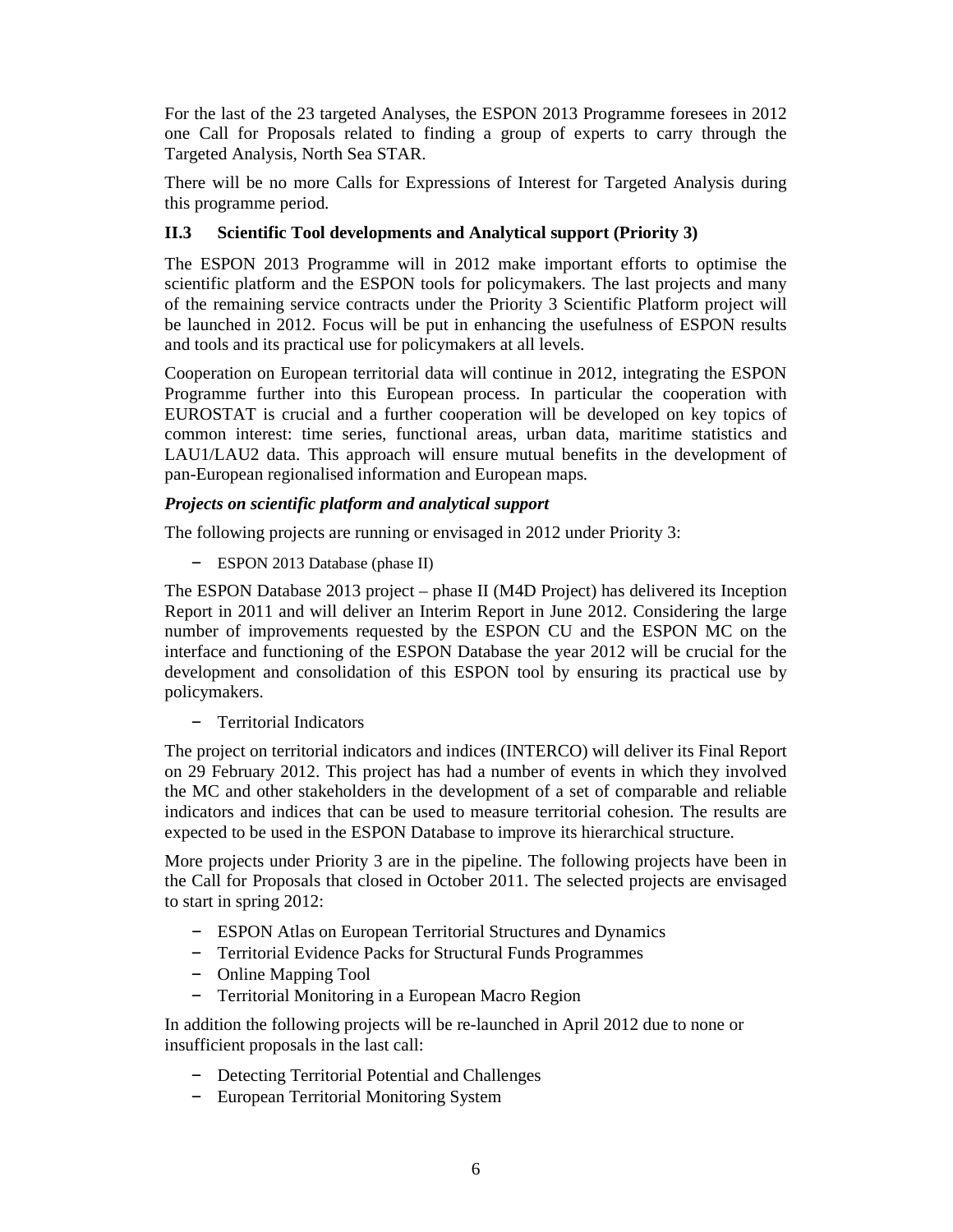Selected proposals for these projects will be able to start in the fall 2012.

Finally, one additional Priority 3 project is being drafted and will be presented for MC decision on 8 February 2012. A project specification is being developed jointly with the European Investment Bank and Eurostat for a project with the working title:

– European Urban Monitoring

This project will in case be able to start in fall 2012.

In total, this means that there will be 7 or 8 Priority 3 projects up and running by the end of the year 2012.

#### *Tools (actions in MA-led project)*

The following services are running in 2012 under this action of Priority 3:

– Online MapFinder

The Online MapFinder is being developed using two service contracts: one on the IT part and one on the content part. The service provider for the IT part develops the tool itself and their final delivery is expected for January 2012. The content part of the Online MapFinder is in a procurement procedure that closes 4 January 2012. The selected service provider is envisaged to start in spring 2012 and to deliver their final results end of 2012.

In addition, the following service contracts for new Tools are being prepared for implementation in 2012:

– ESPON Data Navigator 2012

The ESPON Data Navigator 2012 is expected to deliver an update and an interactive version of the Data Navigator including Iceland and Liechtenstein. This service is in a procurement procedure that closes 4 January 2012. The selected service provider is envisaged to start in spring 2012.

– Cartographic Language

Cartographic Language intends to modernise the communication using maps for territorial science and policy is expected to be tendered early 2012.

– Data Quality Check

Data Quality Check from ESPON projects and services shall ensure that all ESPON research projects and updates of maps service contracts will be supported and their data will be checked in order for the ESPON 2013 Database to offer the same standard and quality in all themes and data sets included. If approved by the MC and considering that many of the above indicated projects that will be covered by this action have already started, a service contract is expected to be tendered early 2012.

After 2012 the following projects are to be implemented:

- Improve the usefulness of the ESPON HyperAtlas for European regions
- TIA web application using the ARTS methodology
- Online training platform with sessions focused on a specific topics.

# *Update of Data and Maps (actions in MA led projects)*

The following services are running in 2012 under this action of Priority 3: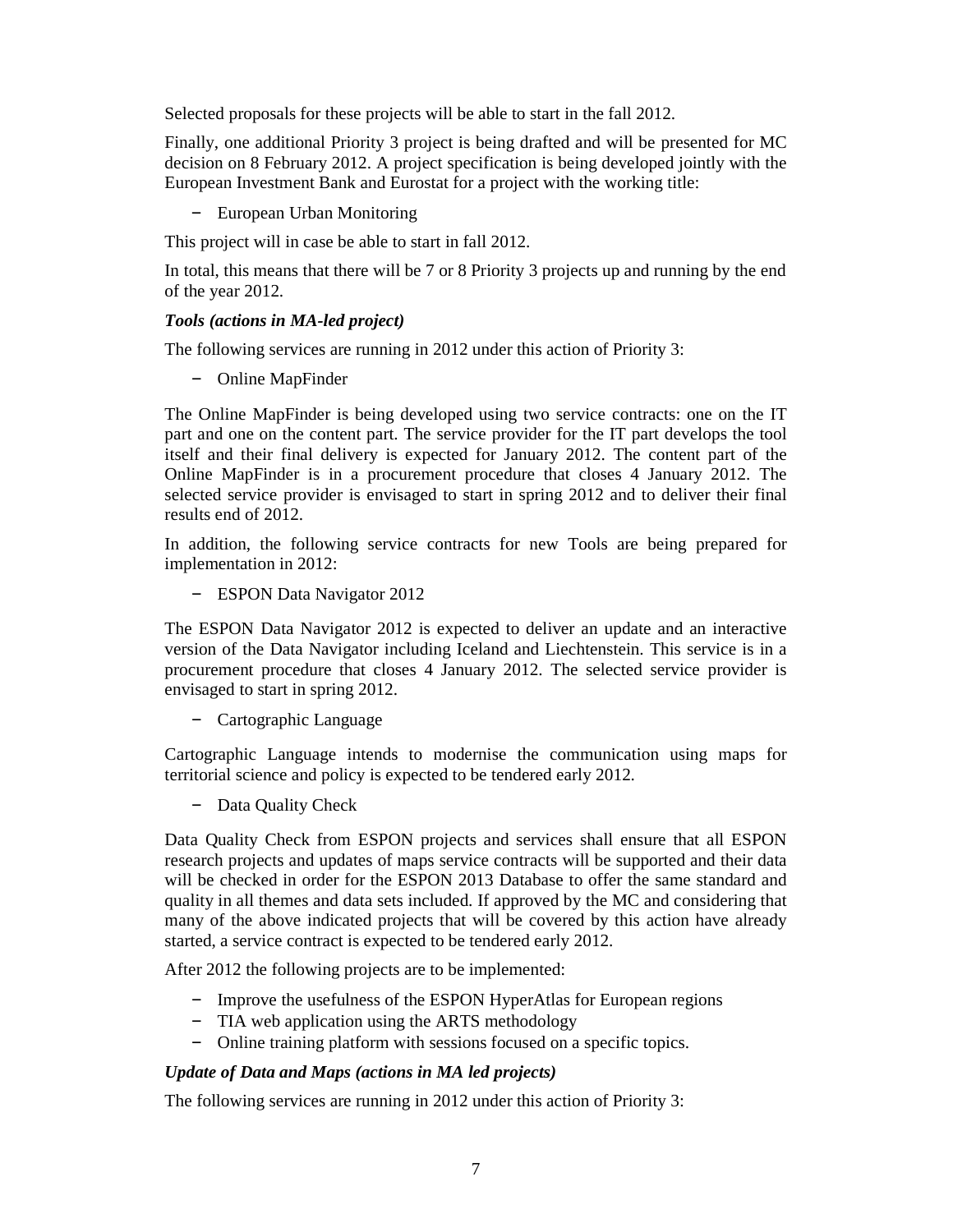– Update of Maps and Indicators on Natural Hazards

An Update of Maps and Indicators on Natural Hazards is expected to be tendered early 2012. The map updates and the related report will be used for the ESPON Territorial Observation no. 7, planned for autumn 2012. Further update services will be prepared in the second half of 2012 and take place in 2013 and 2014.

– Purchase of data

Purchase of data for use of more than one ESPON project and to be integrated in the ESPON Database, which is expected to be implemented starting in 2012.

# **II.4 Capitalisation and Communication (Priority 4 and partly 5)**

The ESPON 2013 Programme will in 2012 make increasing efforts to capitalise and communicate the final results of the projects through a wide range of activities and channels, existing as well as new ones.

The Communication Plan (approved in 2007), the Capitalisation Strategy (approved in September 2010) together with the Publication Plan approved by the Monitoring Committee in June 2011, provide the strategic framework for implementing a wide range of targeted capitalisation and communication actions aimed at policy makers, stakeholders and the media.

Based on the Capitalisation Strategy the following activities are envisaged in 2012:

#### *Media and Publication (actions in MA-led projects)*

The following deliveries in 2012 are envisaged under this action of Priority 4:

In cooperation with the contracted service provider Media Bureau and Capitalisation Strategy, the following activities are planned for 2012:

- At least 6 press releases in relation to major publications launches and events.
- 6 ESPON Newsletters.
- Delivering speeches at external major events.
- Additional video clips.
- Promotion of the ESPON MapArt competition.

The Publication Plan for ESPON Publications related to the strategic MA-led project 4.1b "Publications and Design 2011-2014", approved by the Monitoring Committee in September 2011, outlines in detail the types and numbers of publications foreseen for the coming years. This is divided into three main categories of publications, and for 2012, the publications in relation to the following types of publications are envisaged:

– Programme Publications

This category and priority consists of the major publications that are specifically mentioned in the ESPON 2013 Programme documents. In 2012, the work to produce the second *Synthesis Report* (to be published in the first quarter of 2013) and the second *Scientific Report* (to be published in the second quarter of 2013) will commence in 2012 with the involvement of external expertise.

The ESPON Synthesis Report provides further territorial evidence from major ESPON projects to support European policy development. The projects to be included in the second Synthesis Report will be decided publications in the beginning of 2012.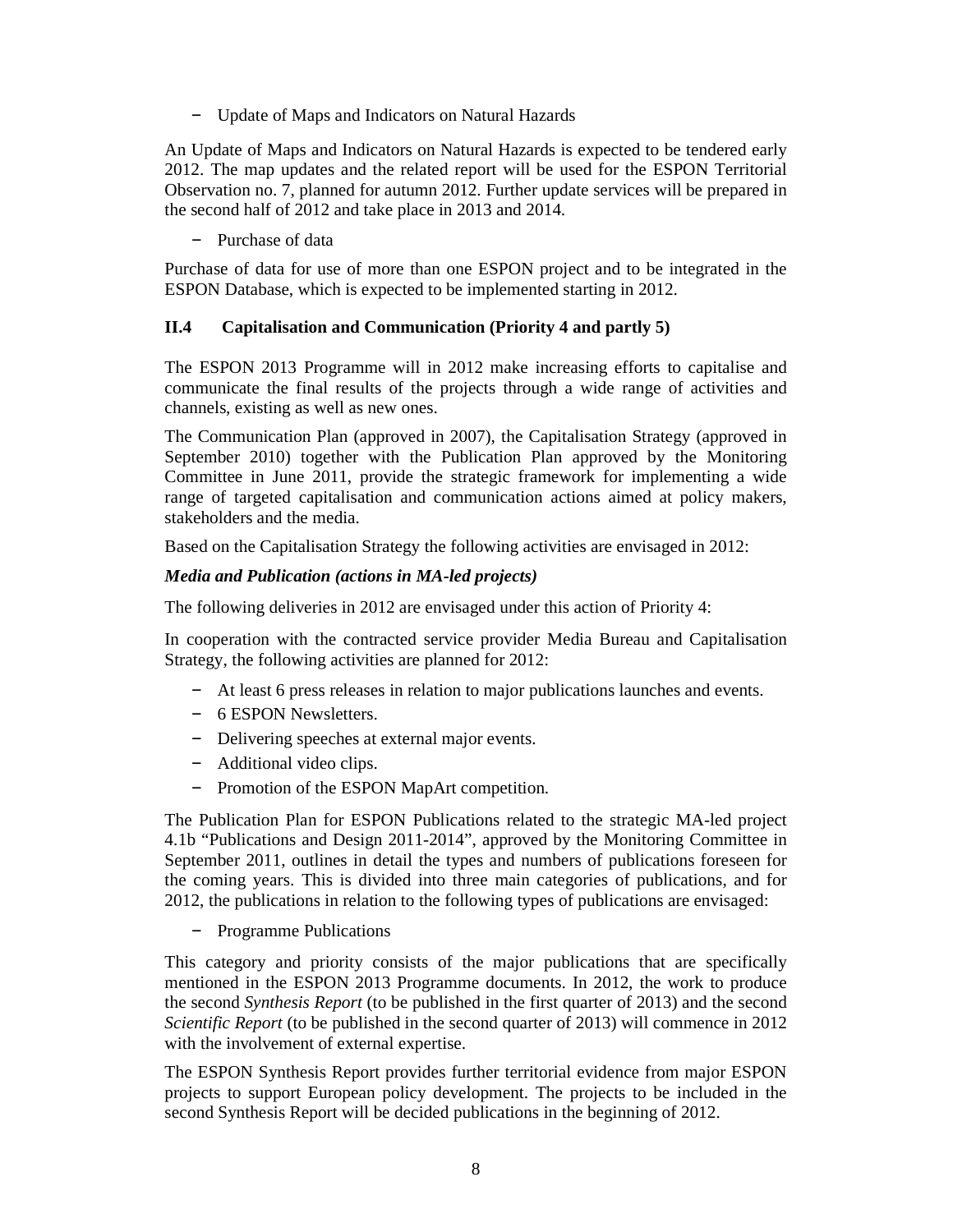The ESPON Scientific Reports, targeting the European scientific community involved in research and higher education on territorial development and cohesion. The second Scientific Report will be prepared based on inputs from a planned Scientific Seminar carried out during 2012 and made public in 2013.

The *ESPON Territorial Observations*, targeting policy makers, practitioners and the private sector, focuses on particular territorial trends reflecting key themes in the current policy debate. Territorial Observation no. 6 is planned to cover "Territorial comparisons of Europe in relation to other Continents" and be published in the first quarter of 2012, while Territorial Observation no. 7 will focus on "Hazards and Climate Change" and be ready for publication at the end of 2012.

– Project-related publications

This category consists of publications based on major findings and results from various Priority 1-3 projects on six themes that are particularly important in relation to current policy development. These publications target mainly policy-makers, practitioners, stakeholders as well as other Structural Funds programmes.

The first publication in this category to be produced is "Indicators/Atlas on EU 2020", envisaged for the first quarter 2013. This publication will display the most significant results of the Priority 1 project "European Regions: Potential contribution to the EU 2020 Strategy", in easy accessible and comprehensible maps based on facts and indicators related to the main objectives of the EU 2020 Strategy. The work will start during 2012 and involve external expertise.

– Supporting ESPON Publications and Collaterals

This category consists of a high number of various publications and printed products/collaterals related to ESPON activities and events as well as promotional material and compilations of overviews of the progress of the ESPON Programme. For 2012 the following publications are envisaged within this category:

*ESPON Seminar Report,* drawing on the discussions, presentations and conclusions of the annual ESPON seminars and presented in an easily accessible way targeting policy makers, stakeholders and practitioners. A Seminar Report based on the ESPON Open Seminar in Aalborg, Denmark, is planned for the third quarter of 2012.

The first *ESPON Policy Briefs and Factsheets (2-3)* are planned to be produced during 2012. These are simple and accessible "one-page style news flashes" based on the key findings and policy messages emanating from the ESPON projects on territorial development in Europe the various target groups and to the wider public. The dissemination format for this publication will be web-based.

As previously a number of *Maps of the Month* (3-4) will be produced, delivering maps from major ESPON projects addressing current policy relevant topics in a simple and easy accessible way. In total around 6 issues are previewed. The dissemination format for this publication will in 2012 as in previous years be solely web-based.

– External Expertise

In order to ensure the implementation of the increasing number of ESPON publications, it will be necessary to involve external expertise to a relatively high degree for the envisioned output of publications to be achieved. This will be based on a frame service contract for "External expertise" which will be tendered and contracted in the first half of 2012. The service provider/company is expected to provide a pool of own in-house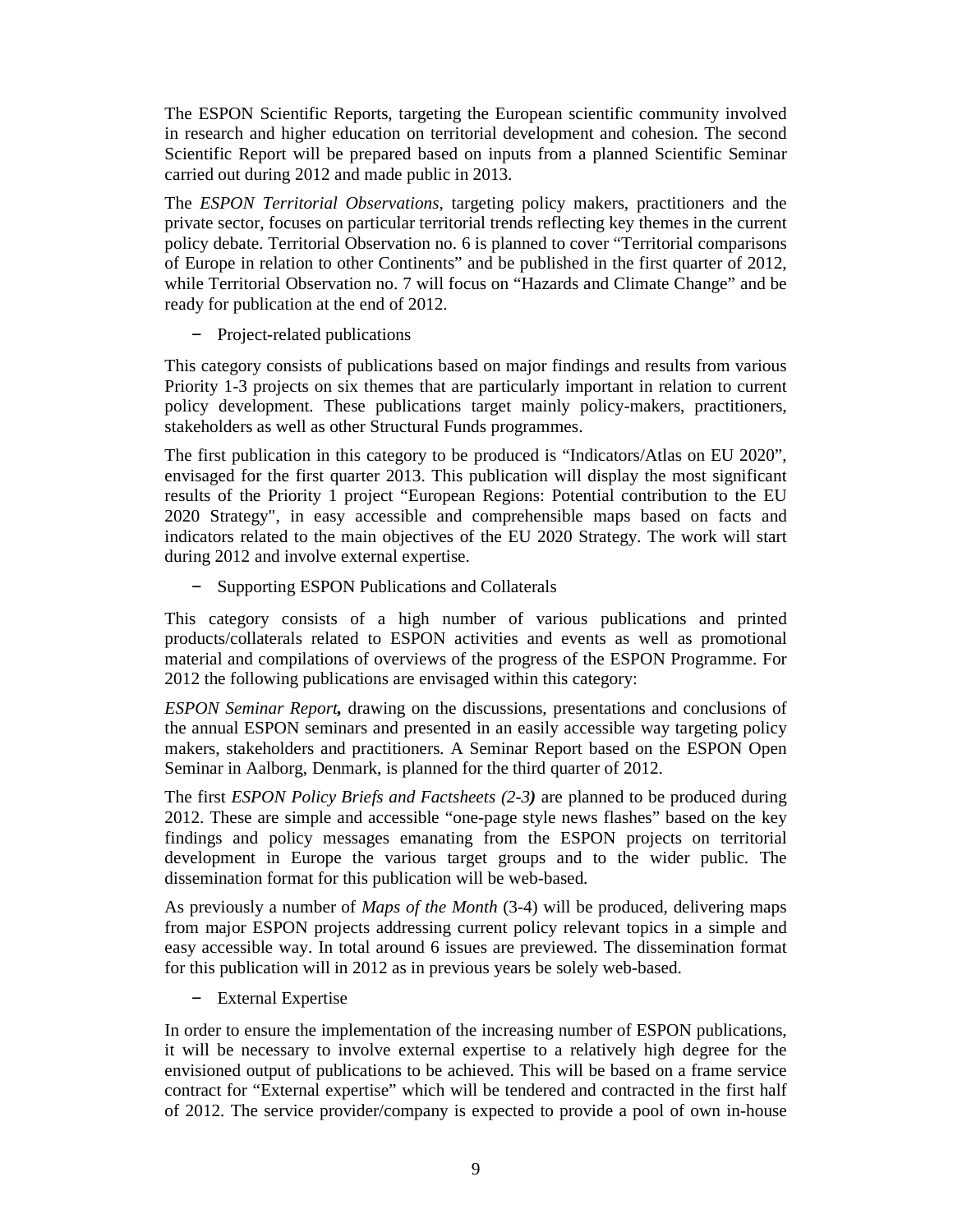and/or sub-contracted expertise that can be activated by the CU upon request and deliver drafting and editorial services as well as being capable of handling data and mapping.

– ESPON Website

The ESPON Website will be regularly updated and constantly developed by the CU through additional pages, new ones and new products such as videos. A new Call for Tender under the Priority 4 has been launched and will be contracted in the beginning of the year. This will ensure continuity of the Website which is managed under a three years contract by the external service provider.

– Lay-out, Graphic Design and Printing

In addition, new frame service contracts for "Layout and Design" and "Printing" will have to be tendered and contracted during 2012, as the running contracts end during the year.

#### *European Seminars and Workshops (actions in MA-led projects)*

The following deliveries in 2012 are envisaged under this action of Priority 4:

The strategic MA-led project "4.2 European Seminars and Workshops 2011-2014" was approved by the Monitoring Committee in February 2011, and envisages for 2012 the following activities:

– 3 European Seminars

In 2012, the *ESPON Open Seminar* will be organized on 13-14 June in Aalborg, Denmark, during the Danish EU Presidency. The Open Seminar will link into the territorial dimension of policy making and the concrete use of ESPON as part of considerations related to a stronger territorial dimension in Policy. As previously a large number of ESPON projects will be for debate between policy makers, stakeholders, the ECP Network and experts/scientists.

A ESPON Scientific Seminar will be organised in late fall 2012, highlighting the scientific progress on territorial development and dynamics. The second ESPON Scientific Report, planned for 2013 (second quarter), will be based on the proceedings of this seminar. Scientific themes the scientific seminar will be decided in cooperation with the multitude of European Scientific organisations in the field of territorial research.

A third seminar might be considered later in 2012 depending on policy demand.

In addition, however not under this MA-led project but under the Communication Plan, the Coordination Unit shall in cooperation with the Cypriot Presidency organise an *Internal Seminar* on the beginning of December 2012. The internal seminar shall contribute to ensuring the internal consistency and synergy related to the content of projects within the different programme priorities. A thematic scope and the exact aims of this Seminar will be defined in due time during the first half of the year.

– 2 ESPON Workshops

Two ESPON Workshops will be organised during 2012, probably in April and in September. As previously the Workshops will consist of thematically oriented workshops based on specific ESPON projects/topics and often engaging dialogue among relevant groups of scientists and policy-makers in an interactive exchange of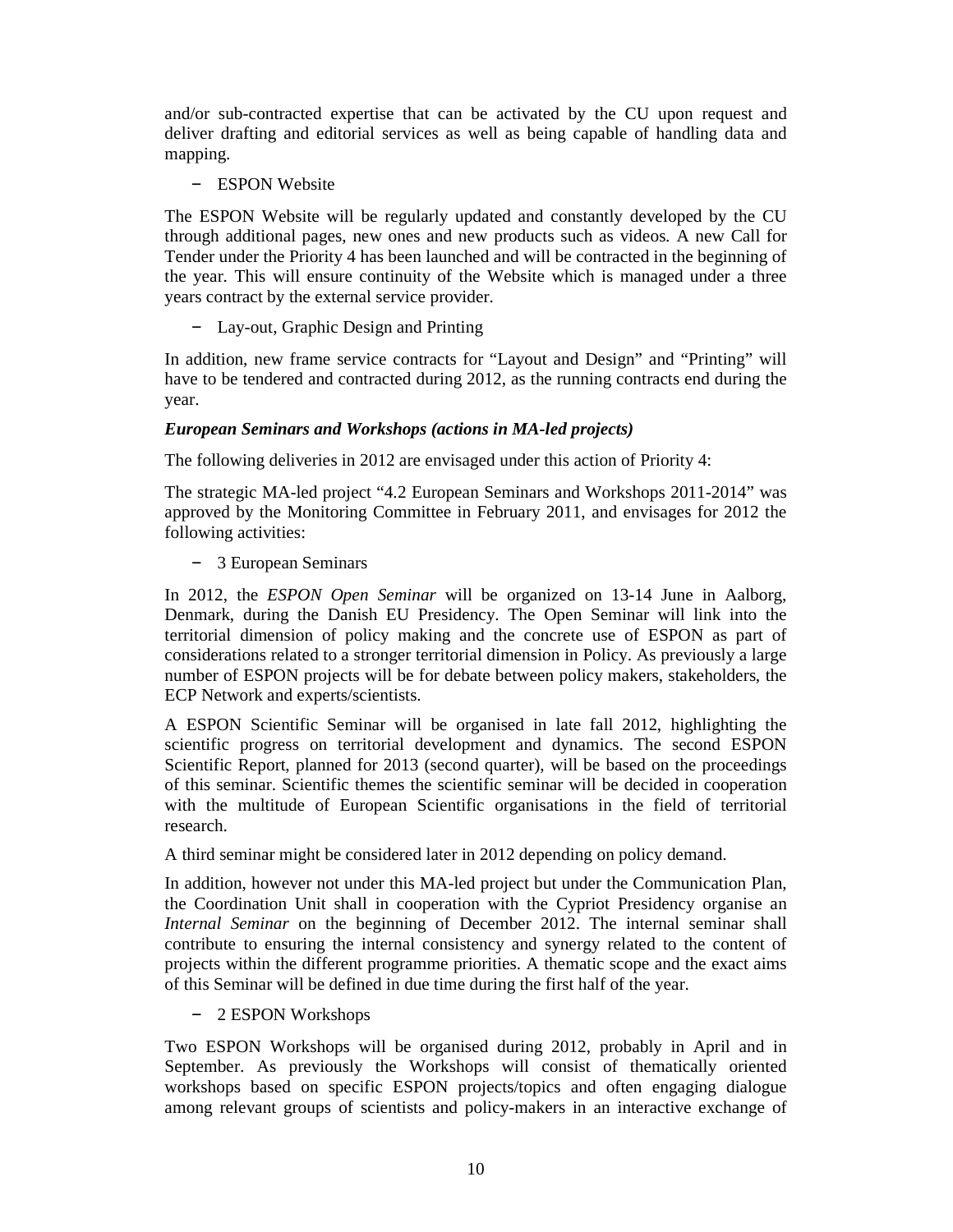knowledge and experiences. The themes being planned for these workshops are Territorial Impact Assessment (spring 2012) and Innovation and Knowledge (fall 2012).

Other workshops will be arranged as stand-alone events, in co-operation with scientific organisations/bodies, such as the annual Regional Studies Association Conference, and/or during the Open Days arranged by the European Commission. ESPON workshops can also be organised in connection to events by other bodies.

ESPON results will also as in earlier years, be the basis for many presentations around Europe, including the Open Days in Bruxelles.

Finally, the cooperation with other networking programmes dealing with European Territorial Cooperation will continue in 2012, starting with a coordination meeting early January 2012 seeking to explore complementarities between the different activities carried through by ETC Programmes.

#### *Transnational Networking Activities*

The Transnational Networking Activities are carried though as projects following calls for proposals involving the network of institutions confirmed as ESPON Contact Points.

In the beginning of 2012, the ECP network will be asked to report their national activities carried out until the end of 2011. Their reports will be compiled as one annual report for 2011 (and before) and will be made available to the MC and published on the ESPON website.

A third Call for Proposals on Transnational Networking Activities was launched in August 2011 resulting in two proposals. The decision on these proposals will be taken by the Monitoring Committee on 8 February 2012.

The INTERSTRAT project, initiated in 2010, presented a Draft Final Report in December 2011 and will deliver its Final Report during 2012. The other four Transnational Network Activity projects – NORBA, SCALES, CaDEC and ESPONTrain - are in full progress and will during 2012 carry out a number of national and transnational activities, such as workshops, seminars and teaching cycles, in support of the capitalisation and dissemination of ESPON evidence.

#### *Communication Action Plan 2012*

The planned communication activities are outlined in details in the ESPON Communication Action Plan 2012 which is available on the ESPON website.

# **II.5.** Management of Programme and Projects, Audit and Evaluation (Priority 5)

The main challenge in relation to the Programme Management in 2012 will be to meet the commitment targets and pave the way for the more challenging commitment targets in 2012. Additional 4.792.371 EUR of ERDF will have to be certified to the Commission by the end  $2012<sup>1</sup>$  (by the end of the year 2011 a total of 4.210.685,82 EUR of ERDF since the beginning of the Programme implementation period could be certified to the Commission).

Reaching the commitment targets for 2012 will require a close monitoring of projects and of the respect of the reporting deadlines, as the ESPON CU will have to assess and process in one year a higher amount of progress report than the amount assessed and

 $\overline{a}$ <sup>1</sup> For this first year of application of the de-commitment rule the 7% advance payment has to be reduced from the total ERDF to be declared to the European Commission.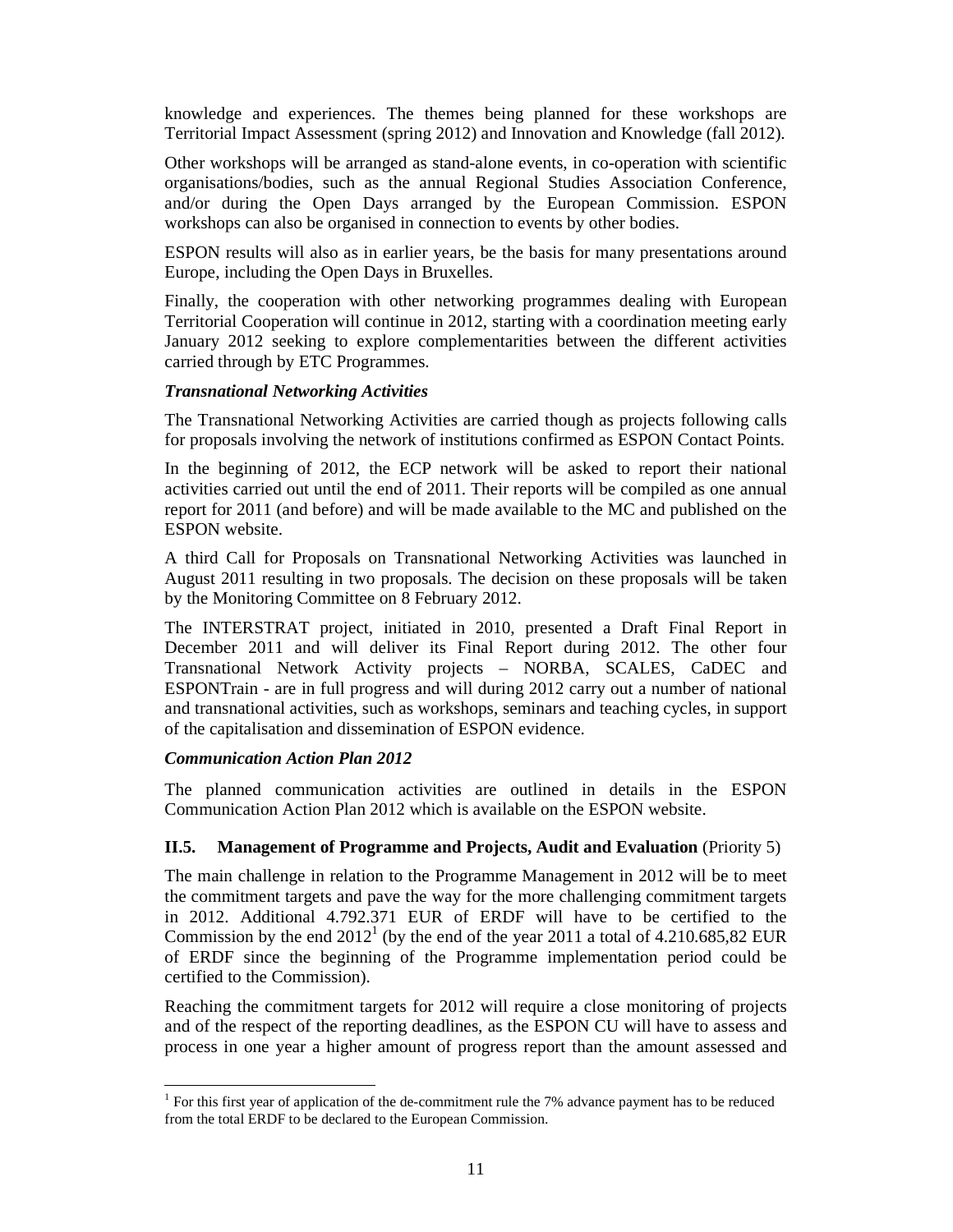process during the last three years of programme implementation, concretely from beginning of 2009 and end of 2011. In addition, it will be crucial to pave the way for a smooth and faster financial implementation of the programme as additional 11.410.480 EUR of ERDF needs to be certified by the end of 2013.

#### *Programme Management*

From the programme management side during 2012 the main milestones are related on one side to the reporting duties to the European Commission, and on the other side to the implementation of the specific programme management verifications that are foreseen in the approved management and control system description.

From the reporting side, two main reports will have to be submitted to the European Commission via the SFC-2007:

- Forecast Payment for 2012 and 2013, by the 30 April 2012
- Annual Implementation Report for 2011 which will have to be submitted to the European Commission by 30 June 2012 following its discussion and formal approval of the MC.

The Managing Authority and the Coordination Unit will have as well to cooperate and coordinate with the Certifying Authority for the submission of the report on irregularities due by the 31 March 2012.

In relation the management verifications, during 2012 the Managing Authority will have to continue implementing quality controls on ongoing projects and as well support Member States for the implementation of their quality checks on their respective first level financial control system. More information can be found in the section related to the Audit activities.

Finally, as underlined in the introductory text, an important milestone for 2012 will be to make sufficient progress with the financial implementation leading to a no decommitment risk for the years 2012 and ensuring sufficient progress for avoiding decommitment in 2013.

# *Calls for proposals, calls for expression of interest and call for tenders*

During the first months of 2012, the ESPON CU will still be busy finalising the eligibility and financial management checks of the  $8<sup>th</sup>$  round of calls closed on the 20 October 2011. The CU will at the same moment be contracting the selected experts related to the projects to be approved under the  $8<sup>th</sup>$  round of calls. In addition the CU will be running the  $9<sup>th</sup>$  round of calls that will be opened on the 18 April 2012. This last call will include at least one targeted analysis and one priority 3 project for which no proposals have been received in the framework of the  $8<sup>th</sup>$  round of calls and as well one additional project under the scientific platform of priority 3. However, more projects can be added for a re-launch as result of the eligibility check and evaluation. This will be known by the MC meeting on 8 February 2012.

The eligibility checks (including the treatment of eventual correctable omissions cases) and the evaluation of the Management and Financial capabilities if proposals received for P1, P2, P3 and P4 will be closed only by mid January 2012. Following the decision of the MC, kick-off meetings with the selected Lead Applicants will have to be organised. During the kick off meetings the remarks of the evaluations will be considered which in most of the case results in the compilation of an annex to the standard subsidy contract and the resubmission of the Part A of the application form.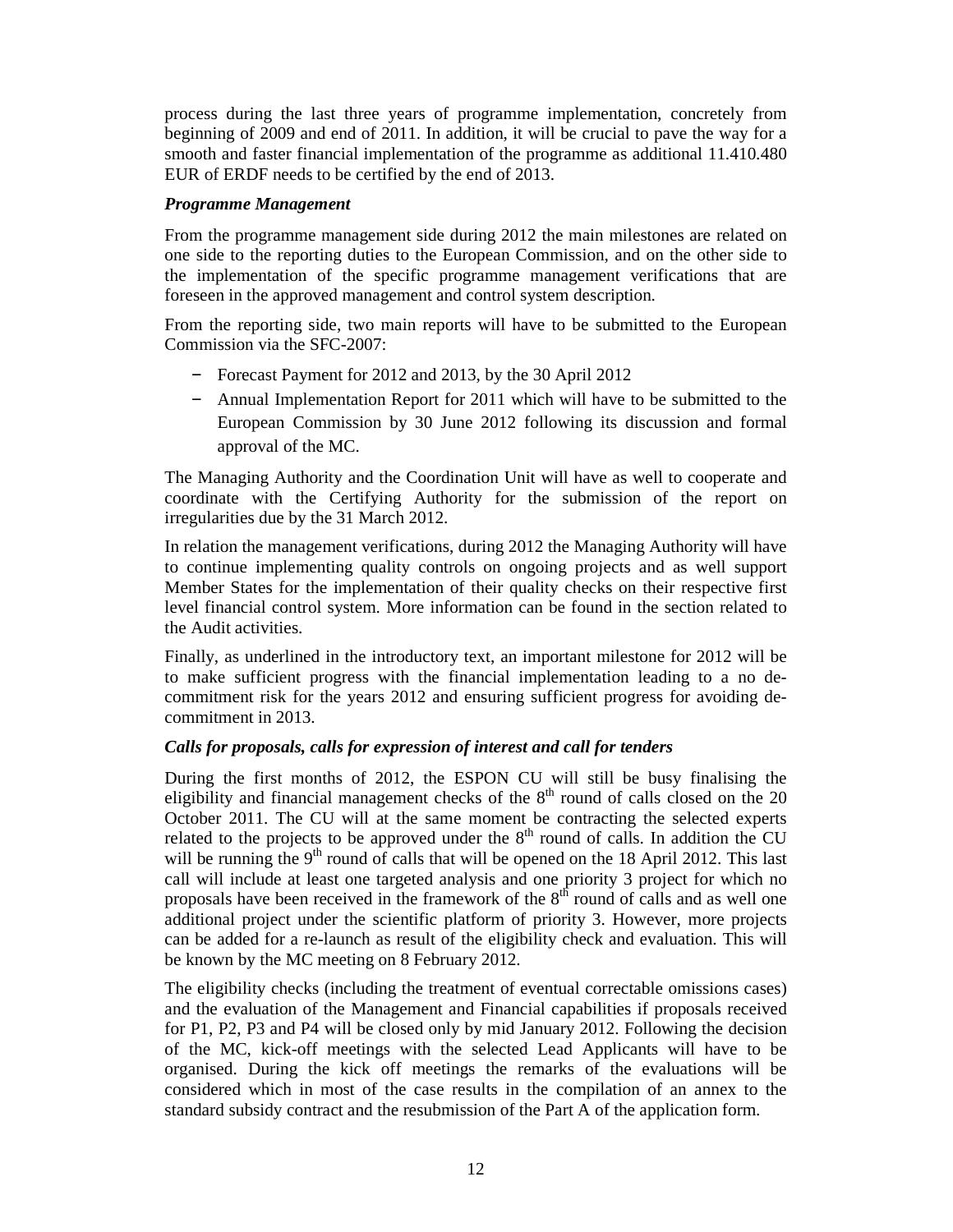Finally, the MA and CU will has well to manage call for tenders related to the implementation of actions in the framework of priority 3 and priority 4 (see sections II.3 and II.4) as described in the MA led project proposal approved by the MC.

# *Project Monitoring*

In relation to project monitoring during 2012 there will be a major increase related to the monitoring of ongoing projects together with the contracting of the new projects selected following the call closed on 20 October 2011. The CU expects receiving 102 progress reports during 2012 and addressing the financial closure of 14 projects.

Particular attention, in agreement with the priority set for the year, and in line with the Road Map to avoid de-commitment, will be provided to the timely and correct submission of projects reimbursement claim, taking into account the important deadline with the application of the de-commitment rule by the end of the year. The experience of 2011 showed again an insufficient level of quality of the submitted reimbursement claims and as well shortcomings in relation to the certification according to first level financial control.

In order to avoid de-commitment at the end of 2012 and in particular at the end of 2013, the ESPON CU will have to reinforce the support to Lead and Project Partners, but as well to the first level financial controller. As indicated in the section related to the Communication Plan, specific events have been planned in order to treat with the needed urgency this issue. In addition, specific session at the ESPON seminars will be organised.

Close contact with the Lead Partners and the first level financial control will be reinforced and as well projects will be encouraged to send to the CU the draft reimbursement claims before they are sent to the first level financial controller for verifications.

# *Audit activities 2011*

The main audit activities within the year 2012 will mainly include:

- Audit of operations during the first half of the year to be finished by 30 June 2012,
- Annual control report and opinion during the second half of the year to be delivered to the EC by 31 December 2012.

The audit of operations will be implemented on behalf of the Audit Authority by the external auditor between February and April 2012, taking into account the need of giving all audits closed by the 30 June 2011. The methodology of the audit of operation will remain the same as in 2010. However, based on the previous experience, the preparatory phase of the audit of operations will start already in December 2011 by informing the audited beneficiaries and planning the on-field interventions by the external auditor.

The Group of Auditors meeting held in Paris on the 14 and 15 November 2011 has defined the confidence level of the ESPON 2013 programme based on the results of audit of operations of 2011 and set the size of the sample to be audited. Due to positive results of 2011, it will be most probable that there will be no system audit of central authorities in 2012. The sampling of audit of operation will most probably include projects from priority 1 to 3, as these types of payment claims are more numerous in 2011. On the basis of the number of operations paid and certified by the Certifying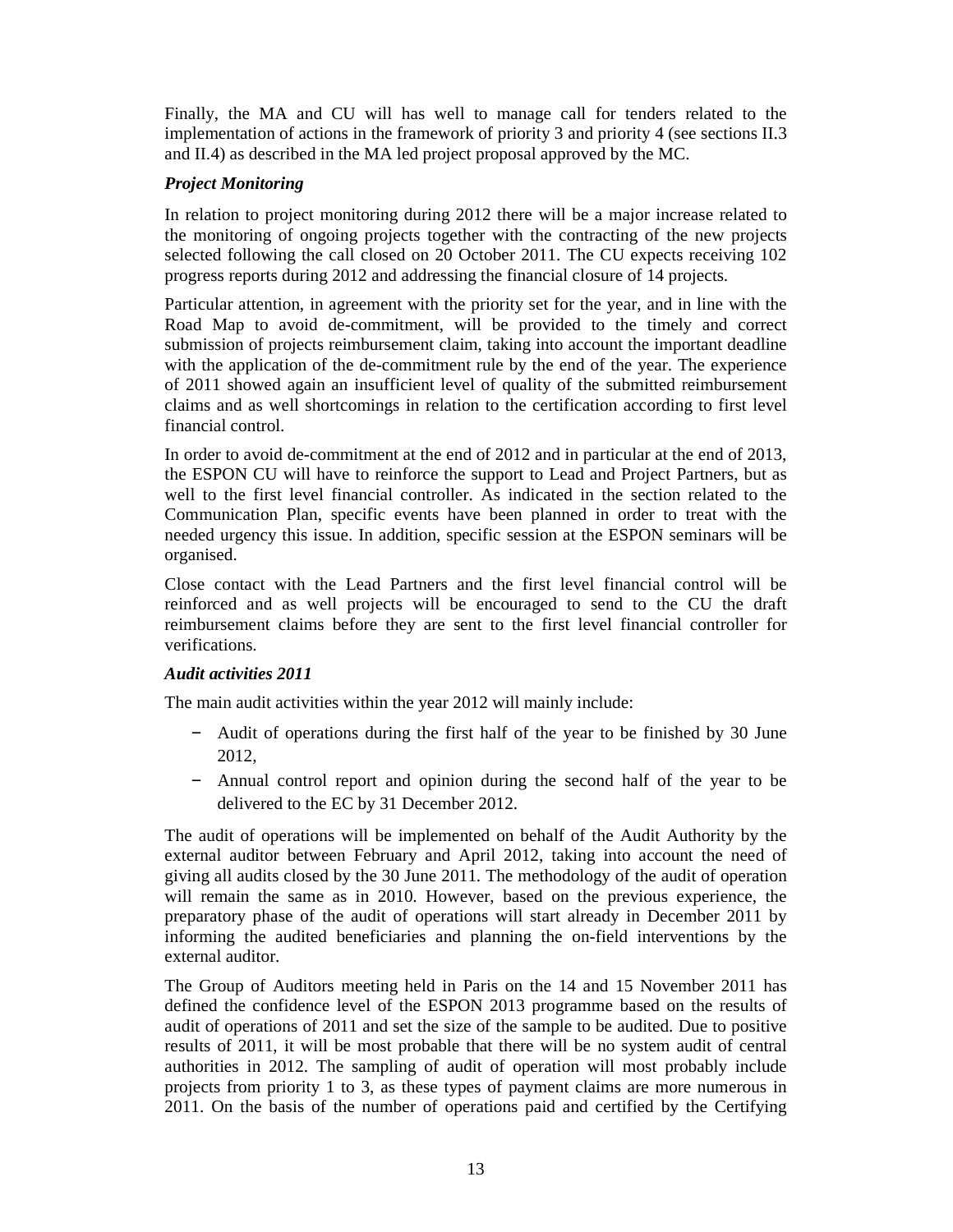Authority in 2011 (23 operations reported costs during 2011 ), the sampling size of the audit of operation will be of 7,5% corresponding to 2 operations selected, therefore 2 Lead Partners and 2 projects partners during February-April 2012.

The AA and the GoA have decided and approve both the random and the complementary sample during the meeting on 14 and 15 of November. As random sample the DEMIFER and EUROISLANDS have been selected. Of these two operations the LPs located respectively in the Netherlands and in Greece will be audited together with the Austrian partner of the DEMIFER project and the Maltese partner of the EUROISLAND project.

The complementary sample is left to the AA and GoA's discretion according to the results of the mandatory sampling if it helps to conclude and provide a meaningful opinion to the EC by the 31 December 2012. For this reason the AA and GoA's have decided to add an operation as complementary sample. The selection methodology of the complementary sample as been the following:

- Operations and countries not already covered by previous audits or controls by the external auditors and the Certifying Authority
- Countries and beneficiaries having the highest expenditure declared.

According to result of the above mentioned analysis it has been decided to audit an additional beneficiary located in Germany, and in particular the TRANSMEC project, a specific project implemented by a single private beneficiary.

The annual control report and opinion of the reference year 30/06/2011-30/06/2012 will be prepared by the external auditor and approved by the Audit Authority and Group of Auditors during the GoA meeting foreseen in Luxembourg and planned for the 12 and 13 November 2012 in Lille, France.

# *The MA Quality checks*

The Managing Authority and the ESPON Coordination Unit will continue in 2012 to perform MA quality checks on operations, on-the-spot. Due to the workload, it has not been possible to implement quality checks in 2011. However, taking into account that the audits and the quality checks implemented by the CA have detected serious weaknesses in relation of the audit trail, the ESPON CU will have to implement a considerable amount of checks in 2012. The MA/CU is planning to conduct between 5 and 10 MA quality checks during 2012.

The beneficiaries, Lead partners or Project partners, will be selected for MA quality checks, based on the risk analysis performed by the MA/CU which plan to inform the latest on an on-going basis over the year 2012.

The main focus of the MA Quality checks in 2012 will be put on the improvement of the audit trail with a direct impact on the reporting process, in particular the improvement of the quality of documents submitted to the FLC and the ESPON CU, as part of the MA/CU' efforts to ensure no de-commitment in 2012 and 2013. Involvement of the MC members, First Level Controllers and Central Approbation Body representatives in relation to the beneficiaries concerned by MA quality checks will be demanded from the preparatory phase until the implementation of necessary corrective actions, if any.

Results of the MA quality checks will be presented to the central authorities of the Programme, MC and CA over the year 2012, once the final reports are ready. The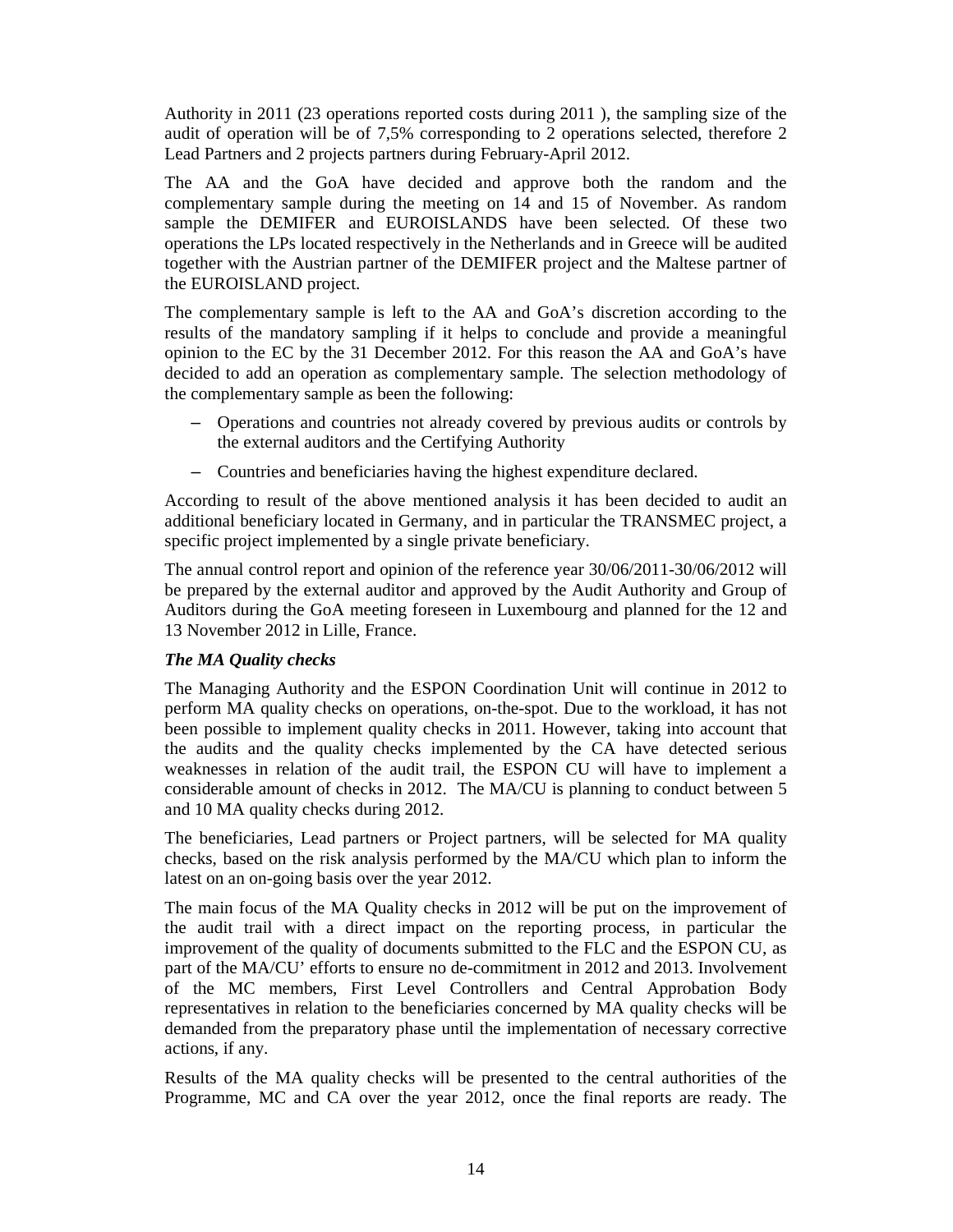follow-up on implementing corrective actions should be the case, will be controlled by the First Level Controllers concerned.

#### *Member and Partner State Quality checks*

The Member States and Partner States will still be strongly recommended by the MA/CU to perform Quality checks of their First Level Control Systems. During 2011 some improvements on the checks implemented by the MS have been noticed. Quality checks have been implemented by Spain and France and are ongoing in Romania, Germany and the Netherlands. The UK has organised a meeting for FLC located in the country.

The MA/CU will continue supporting the Members States and Partner States via internal manuals, interview guidance and an overview by country of their First Level control system and issues encountered during desk review performed by the CU on behalf of the MA. Involvement of the MC members, First Level Controllers and Central Approbation Body representatives in relation to MS/PS quality checks will be demanded from the preparatory phase until the implementation of necessary corrective actions, if any.

The main focus of the MS/PS Quality checks in 2012 will be put on the improvement of the certifying process, in particular the improvement of the First Level Controllers' qualifications and of the quality of control documents submitted and the verification controller's implements on the audit trail.

Due to the fact that each Member States and Partners States must perform at least one quality check of their First Level Control System in place during the programming period according to the regulation, further MS/PS quality check must be planned for the entire year 2012. The assistance of the ESPON CU/MA to the MS/PS has been identified as essential for the successful implementation of these quality checks.

#### *Certifying Authority quality checks*

The Certifying Authority will perform a CA quality check on operations in the second half of 2012. The selection of operations will be made based on the list of operations paid and certified between 30/06/2011 and 30/06/2012 prepared by the MA/CU early July 2012.

One project will be sampled based on a risk analysis performed by the CA in accordance with the defined methodology. Most probably, the CA will perform CA quality checks on two operations in 2012. The selection of the second operation was foreseen already in 2010 and 2011. However, due to the low number of operations paid and certified between 01/01/2007 (beginning of the programme) and 30/06/2011, the CA decided in 2011 to postpone the selection of this second operation to 2012. The CA already informed that the FOCI and ATTREG projects under Priority 1 cannot be selected again in 2012 in accordance with the defined methodology, because they have been already controlled in 2010 and 2011 by the CA.

Results of the CA quality checks will be communicated to the central authorities of the Programme via final reports before the 31 December 2012. Follow-up on implementing necessary corrective actions, should this be the case, will be given to the MA/CU in case of irregularities and to MC members and First Level controllers concerned.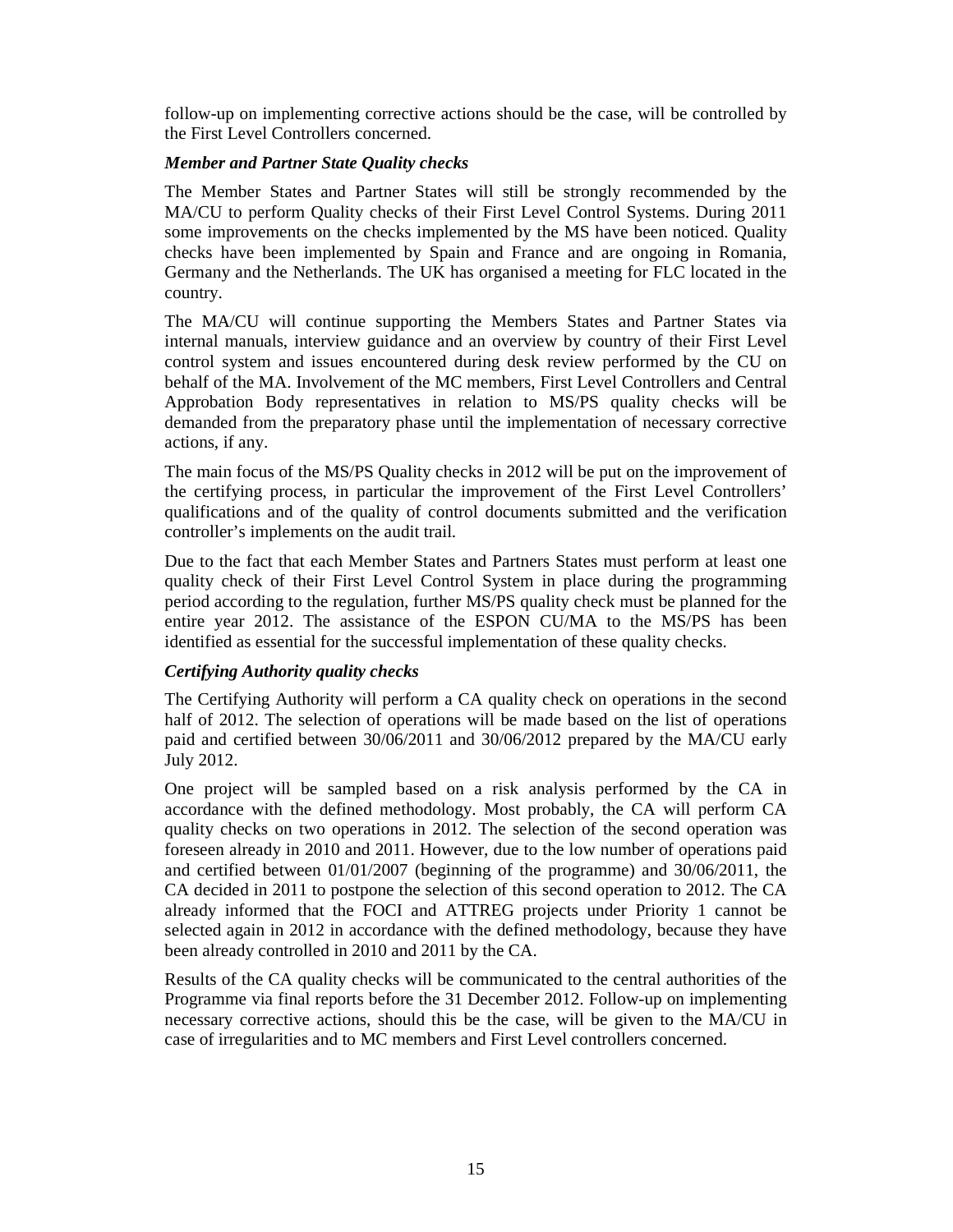### *Ongoing Evaluation*

The monitoring and evaluation of the implementation of the ESPON 2013 Programme shall according to EC Regulation 1083, Art. 47 be conducted as an ongoing evaluation during the entire programme implementation. Hence, the ongoing evaluation will continue in 2012 with internal evaluation reports using the created Scoring Board for the second half of 2011, including the evaluation scoreboard, by February 2012, and in September 2012 for the first half of 2012.

The envisaged External Evaluation started in November 2010 and after the selection of external evaluator though a call for tender this evaluation was finalised by late spring 2011.

The Monitoring Committee addressed the 12 recommendations from evaluators at their meeting on 23-24 June 2011. The MC approved the final report of the External Evaluation and decided to implement the proposed actions concerning:

- The involvement of Sounding Boards in an exchange of experience effort, eventually as a survey.
- An enhanced emphasis on Capitalisation in the years ahead.
- Efforts to get more potential beneficiaries from more countries made aware of ESPON.
- Emphasis on executive summaries with a high communication value from all projects.

The recommendations on an improvement of regional data and an ex-post evaluation of impacts of results were directed towards the European Commission.

The MC also took note of the expert's considerations related to a future ESPON programme and the recommendation of a preparatory study in that respect.

The majority of recommendations decided by the MC for the current programme period have been implemented. Strong focus on capitalisation is a strategic avenue in this Work Programme for 2012. The additional communication and awareness raising implemented in 2011 led to a substantial increase in proposals for the last call for proposals. All Lead Partners have through a revision of the ESPON Guidelines to project partners been made aware of the importance of a high quality, easy understandable executive summary of results targeting policy makers and practitioners.

Only the survey among Sounding Boards is outstanding and will be implemented in early 2013 when a larger number of Sounding Boards have gained solid experiences to exchange. No additional follow up of the External Evaluation is needed in 2012.

# **II.6 ESPON post 2013**

The discussion on ESPON post 2013 started in 2010 with the involvement of the TCUM and the MC. In 2011, at meetings of Ministers, General Directors, the NTCCP and the ESPON MC, the discussion has advanced further on the scoping the content and institutional arrangement.

Key words in the conclusions by 25 November 2011 of the Polish EU Presidency follow earlier policy orientations for ESPON post 2013 demanding of a strengthened capacity and a reinforced institutional setting, leading to proposals and decision on a new framework for ESPON post 2013 as a European Territorial Observatory Network.